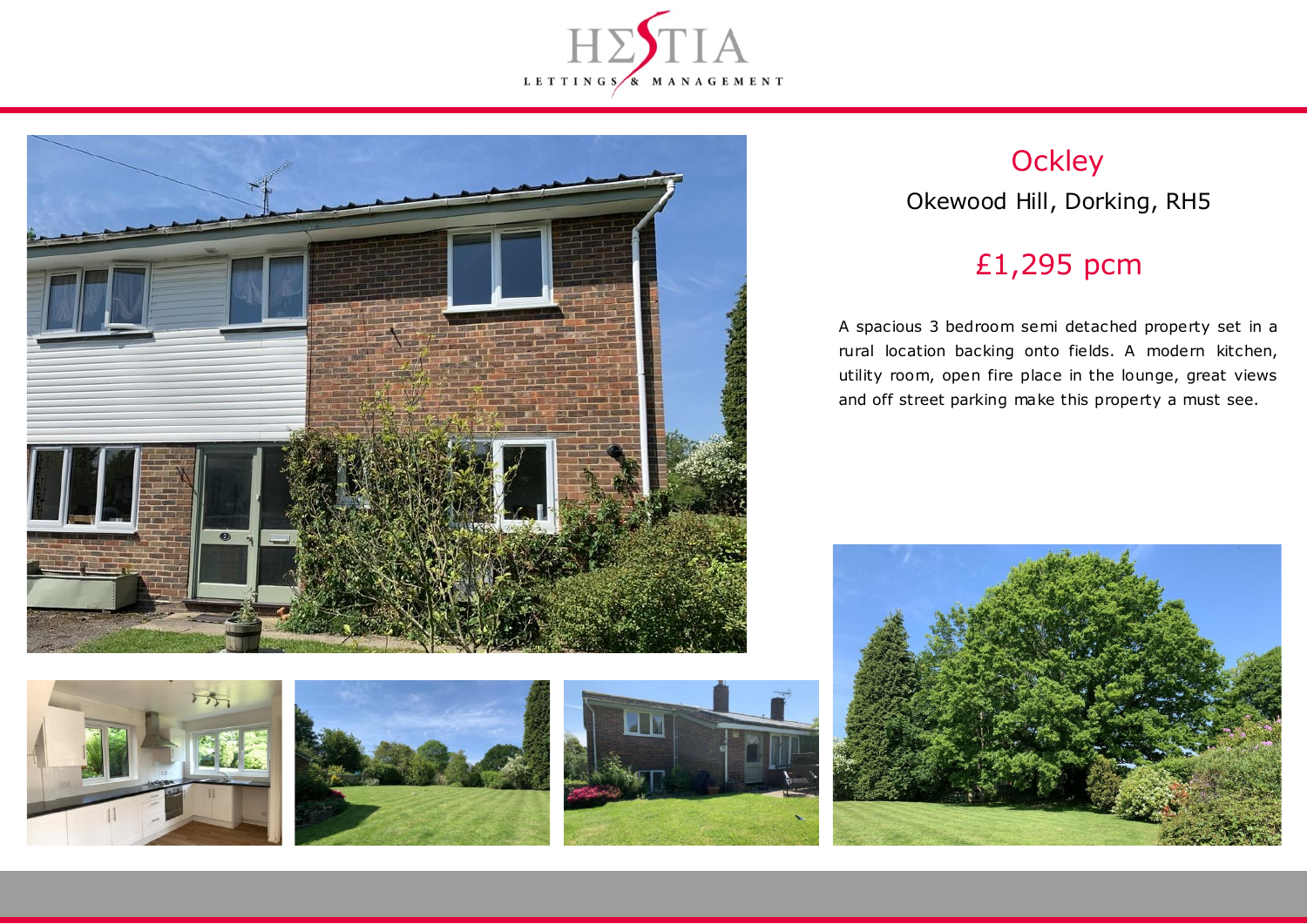### Property Features

- Charming property
- Lounge and dinning room
- 3 Bedrooms
- Modern kitchen
- Rural location
	- Views over fields and beyond
	- Large garden
	- Utility room and WC

## Full Description

#### **DETAILS**

A spacious 3 bedroom semi-detached property set in a rural location backing onto fields.

Accommodation comprises; light and spacious hallway; dining room with views to the front; modern fitted kitchen with views over the side and rear garden comprising integral electric oven, gas hob, extractor fan and space for dishwasher and full height fridge/freezer; utility room with worktop and spaces for washing machine with a door to the garden; WC leading on from the utility room; stairs leading to the first landing leading to the lounge which has an open fireplace, rear garden view and a door to the patio area; a second flight of stairs leading to the master bedroom with views to the

front; family bathroom with a shower over the bath; bedroom 2 which is a double; bedroom 3 which has views to the rear and fields beyond. Outside are mature gardens with large lawned areas to both sides of the property, a garden shed and off-road parking.

### **SITUATION**

Ockley is a delightful village located near to the Surrey/Sussex border with the nearby towns of Dorking and Horsham offering a range of shopping and leisure facilities. Ockley has a farm shop, petrol station and public houses and is located within the Surrey Area of Outstanding Natural Beauty.

Gatwick airport is approximately 20 miles distant and London approximately 31 miles.

The nearest train station is Ockley Station which offers services direct to London Victoria in just over an hour.

#### **SERVICES**

Mains Water, Mains Electricity, Private Drainage, Mains Gas, Solar PV Panels